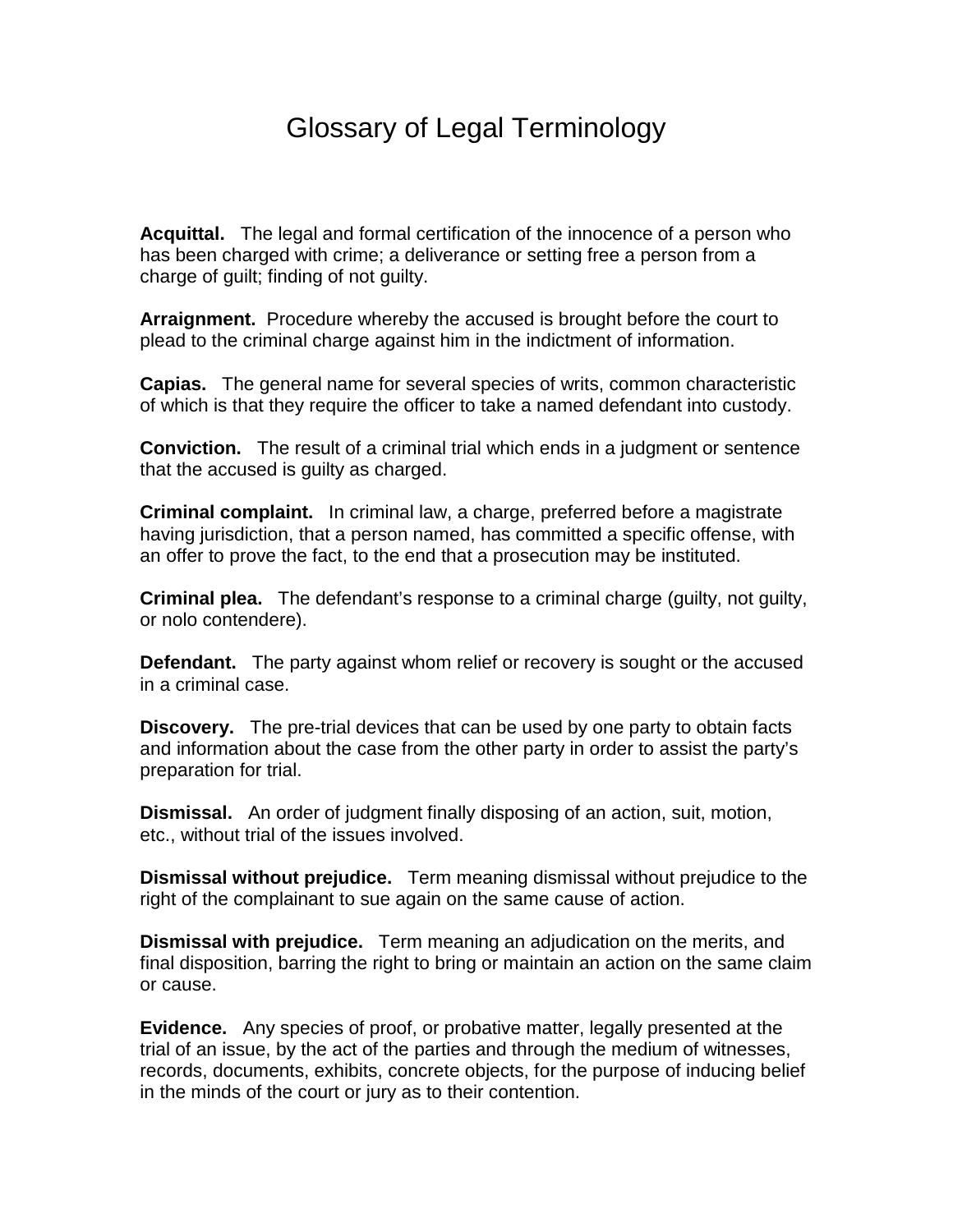**Expungement of record.** Process by which record of criminal conviction is destroyed or sealed after expiration of time.

**Felony.** A crime of a graver or more serious nature than those designated as misdemeanors.

**Grading of crime.** Higher or lower in grade or degree, according to the measure of punishment attached and meted out on conviction and the consequences resulting to the party convicted, for example first, second, or third degree murder.

**Grand jury.** Body of citizens, the number of whom varied from state to state, whose duties consist in determining whether probable cause exists that a crime has been committed and whether an indictment should be returned against one for such a crime.

**Indictment.** A formal written accusation originating with a prosecutor and issued by a grand jury against a party charged with a crime. An indictment is referred to as a "true bill", whereas failure to indict is called a "no bill".

**Information.** An accusation exhibited against a person for some criminal offense, without an indictment. A written accusation made by a public prosecutor, without the intervention of a grand jury.

**Judgment of conviction.** A judgment conviction shall set forth the plea, the verdict or findings, and the adjudication and sentence.

**Magistrate.** An inferior judicial officer, such as a justice of the peace.

**Misdemeanor.** Offenses lower than felonies and generally those punishable by fine, penalty, forfeiture or imprisonment otherwise than in penitentiary.

**Nolle prosequi.** A formal entry upon the record by the prosecuting attorney in a criminal action, by which he declares that he will no further prosecute the case, either as to some of the defendants or altogether.

**Nolo contendere.** A plea in a criminal case which has similar legal effect as pleading guilty. Type of plea which may be entered with leave of court to a criminal complaint or indictment by which the defendant does not admit or deny the charges; complaint may not be brought before a Civil court at a later date, should no criminal conviction result (section in italics not included in definition provided by below referenced source)